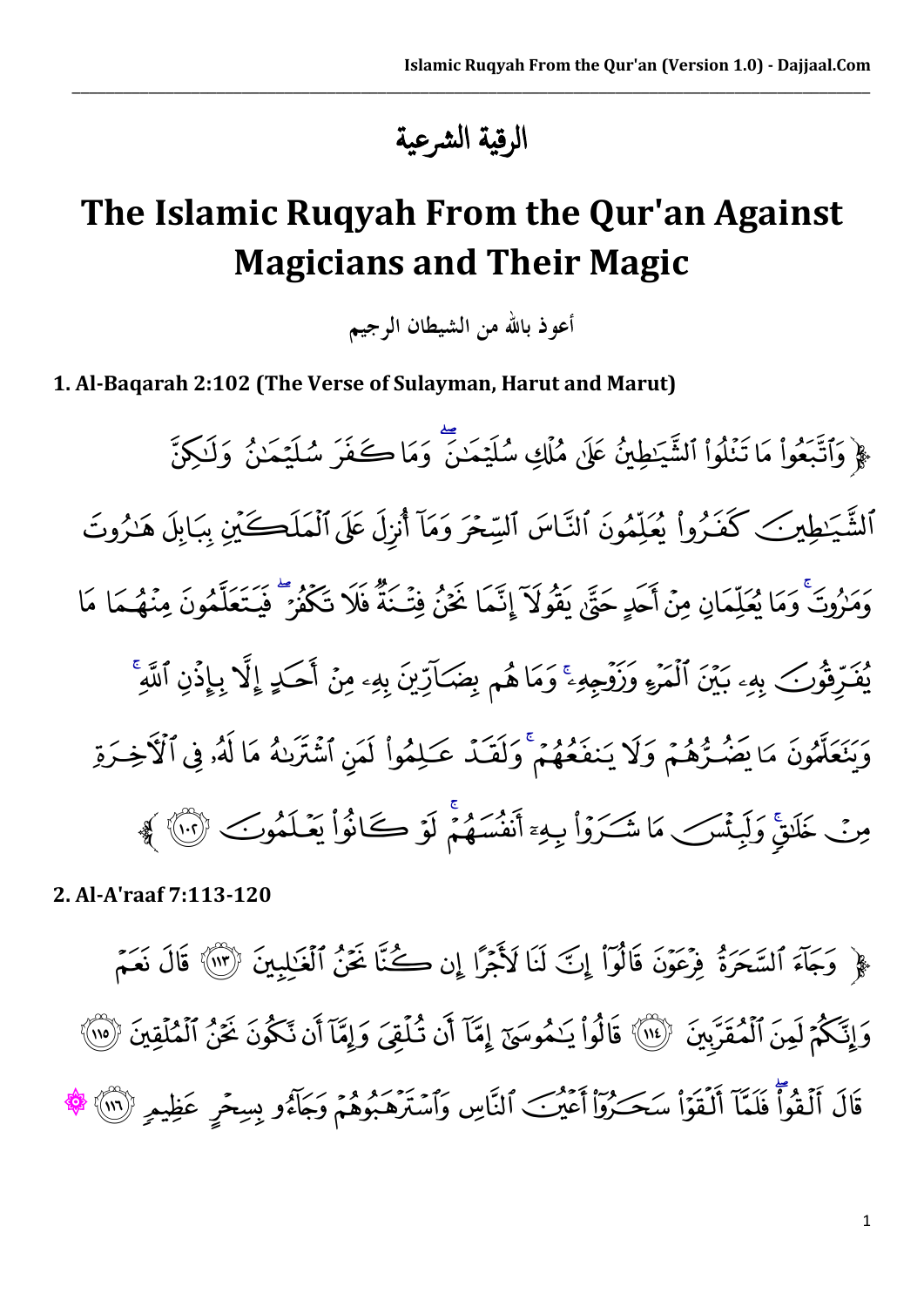

\_\_\_\_\_\_\_\_\_\_\_\_\_\_\_\_\_\_\_\_\_\_\_\_\_\_\_\_\_\_\_\_\_\_\_\_\_\_\_\_\_\_\_\_\_\_\_\_\_\_\_\_\_\_\_\_\_\_\_\_\_\_\_\_\_\_\_\_\_\_\_\_\_\_\_\_\_\_\_\_\_\_\_\_\_\_\_\_\_\_\_\_\_\_

**3. Yunus 10:79-82**

﴿وَقَالَ فِرْعَوْنُ أَثْنُونِي بِكُلِّ سَنحِرٍ عَلِيمٍ ۞ فَلَمَّاجَآءَ ٱلسَّحَرَةُ قَالَ لَهُم مُّوسَىٰٓ أَلْقُواْ مَآ أَنتُم فَنْقُوبَ (٨٠) فَلَمَّآ أَلْقَوۡاْ قَالَ مُوسَىٰ مَا جِئۡـُمُهِ بِهِ ٱلسِّحۡرِ إِنَّ اللَّهَ سِيُبِطِلْهُۥَ إِنَّ اللَّهَ لَا يُصَلِحْ عَمَلَ ٱلْمُفْسِدِينَ ﴿ ٱلْمَرَكَّا وَيُحِقُّ ٱللَّهُ ٱلْحَقَّ بِكَلِّمَنِيّهِۦ وَلَوۡ كَيرَهَ ٱلْمُجۡمُونَ ﴿ ٱلْمُ

**4. Taa Haa 20:65-70**

﴿ قَالُواْ يَنْمُوسَىٓ إِمَّآ أَن تُلْقِيَ وَ إِمَّآ أَن نَّكُونَ أَوَّلَ مَنۡ أَلۡقَىٰۤ لِأَنَّْ إِنَّ أَلۡقَوْا ۖ فَإِذَا حِبَاهُمۡ وَعِصِبَٰهُمۡ ۖ يَجْيَلُ إِلَيْهِ مِن سِحْرِهِمُ أَنَّهَا تَسْعَىٰ ﴿ إِنَّمَ فَأَوْجَسَ فِي نَفْسِهِ حِيفَةً مُّوسَىٰ ﴿ إِلَيْهِ كَفَلْنَا لَا تَخَفَّ إِنَّكَ أَنْتَ أَلَا ثَمَلَا (١٨) وَأَلَقِ مَا فِي يَمِينِكَ نَلْقَفَ مَا صَنِعُواْ أَنِّمَا صنعُوا كَيْدُ مِنْهُمْ كَيْفَ حَسَنُ أَنَّى خَلَيْفَ أَنَّى رْ (٦٩) فَأَلْقِيَ ٱلسَّحَرَةُ مُجَدًا فَالُواْ ءَامَنَا بِرَبِّ هَنْرُونَ وَمُوسَىٰ ﴿ ٧٠) ﴾

**5. Al-Nisaa 4:76**

﴿ ٱلَّذِينَ ءَامَنُواْ يُقَنِّبْلُونَ فِي سَبِيلِ ٱللَّهِ وَٱلَّذِينَ كَفَيْرُواْ ۖ يُقَنِّبْلُونَ فِي سَبِيلِ ٱلطَّحْوَتِ فَقَنِبْلُوٓاْ أَوۡلِيَآۡءَ اَلشَّيْطَٰنِّ إِنَّ كَيْدَ ۚ اَلشَّيْطَٰنِ كَانَ ضَعِيفًا (٣) ﴾